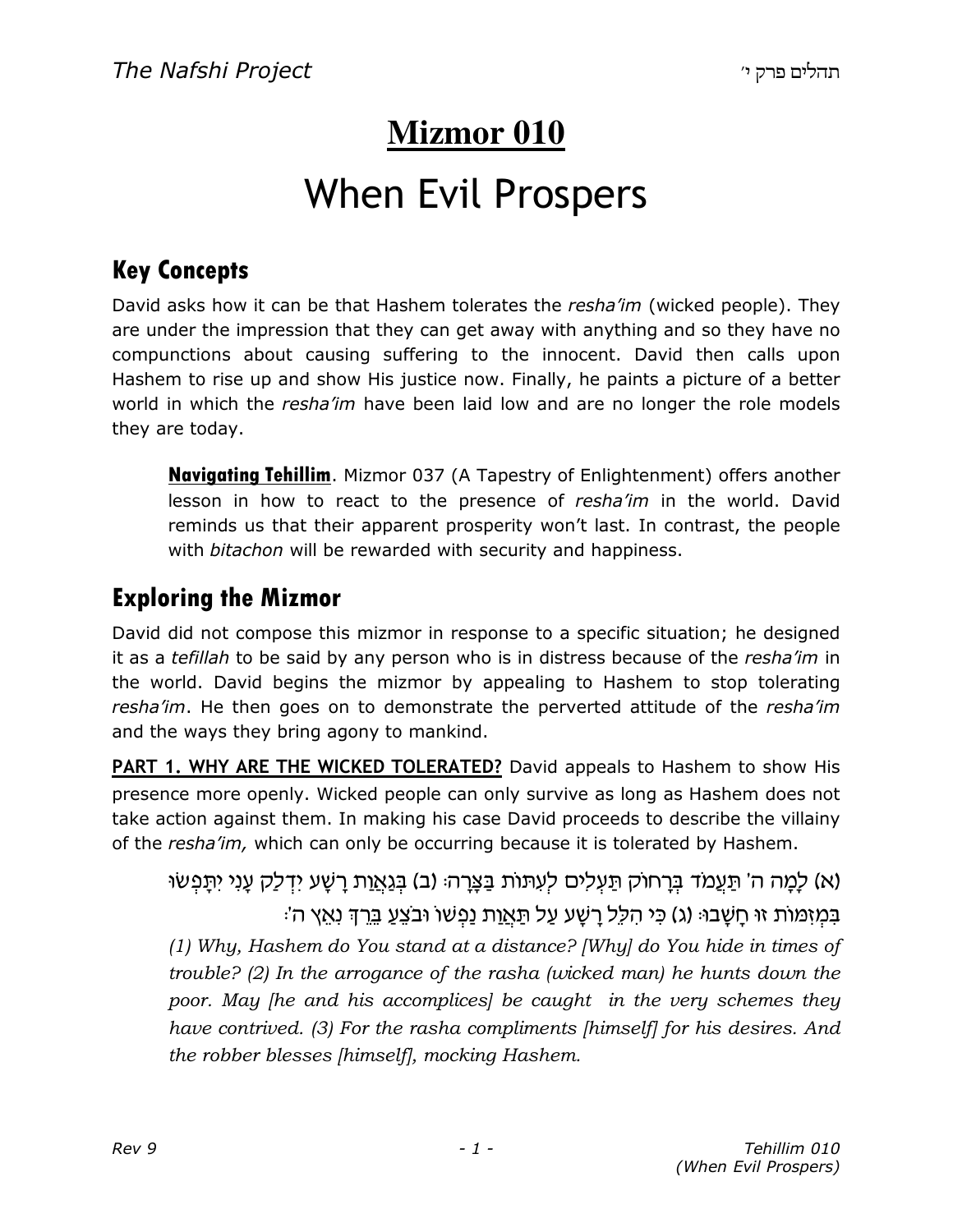**PART 2. IMMUNE FROM JUDGMENT.** David charges the rasha with acting as though he will not have to give an accounting for his behavior. The rasha rejects the possibility of a higher power:

(ד) רַשַּׁע כְּגֹבָהּ אֲפּוֹ בַּל יִדְרֹשׁ אֵין אֱלֹקִים כַּל מִזְמּוֹתֵיוּ (ה) יַחְילוּ דְרַכֵּיו בְּכַל עֵת ּמַרוֹם מִשְׁפַּטֵיךָ מִנֵּגְדּו כָּל צוֹרְרָיו יַפִיחַ בָּהֵם. (ו) אַמַר בִּלְבּו בַּל אֵמּוֹט לִדֹר וַדֹר ּאַשׁר לֹא בְרַע

(4) The rasha, in his conceit says "No [one] will seek [me]." "There is no G-d" *fis the basis off all his scheming.* (5) His ways are always successful. Your judgments on high [are far removed] from him. His human adversaries, he puffs at them. (6) He says in his heart, 'I will not falter, from generation to generation, which will be without adversity.

**PART 3. VILLAINY IN ACTION**. David continues in the presentation of his case against the rasha. Because the rasha feels free of restraint, he perpetrates one wicked deed after another. Thus, he takes advantage of those who don't have the ability to resist. And since the oppressor generally operates behind the scenes David speaks of him as lurking in ambush.

(ז) אֲלָה פִּיהוּ מַלָא וּמֵרְמוֹת וַתֹּךְ תַּחַת לְשׁוֹנוֹ עַמַל וַאֲוֹן: (ח) יָשֶׁב בְּמֵאֲרֶב חֲצֶרִים בַּמְסֶתֲרִים יַהֲרֹג נַקָי עֵינַיו לְחֲלִכָּה יַצְפִּנוּּ (ט) יַאֲרֹב בַּמִּסֶתֵּר כַּאֲרִיהָ בַסְכֹּה יָאֲרֹב לַחֲטוֹף עֶנִי יַחְטֹף עָנִי בִּמֲשָׁכוֹ בִרְשִׁתּוּ (י) יִדְכֵּה יָשֹׁחַ וְנָפַל בַּעֲצוּמַיו חֵל כָּאִים: (יא) אמר בלבו שכח אל הסתיר פניו בל ראה לנצח:

(7) His mouth is filled with promises, but words of deception and hidden malice are under his tongue, [causing] pain and distress. (8) He waits in ambush in the open spaces; in hidden places he murders the innocent. His eyes spy out the meek. (9) He lurks in hiding like a lion in his lair; he waits in ambush to snatch a poor man. He grabs the poor man when he draws his net. (10) He stoops and lies low. The unguarded victims fall to his power. (11) He says in his heart 'G-d has forgotten. He has hidden His face; He will never see.'

PART 4. A PLEA FOR DIVINE ACTION. David now calls upon Hashem to take direct action against the resha'im:

(יב) קוּמַה ה', אֵ־ל נְשֶׂא יַדֵדְ אַל תִּשְׁכֵּח עֲנַוִים: (יג) עַל מֶה נְאֵץ רַשַּׁע אֱלֹקָים אֲמֵר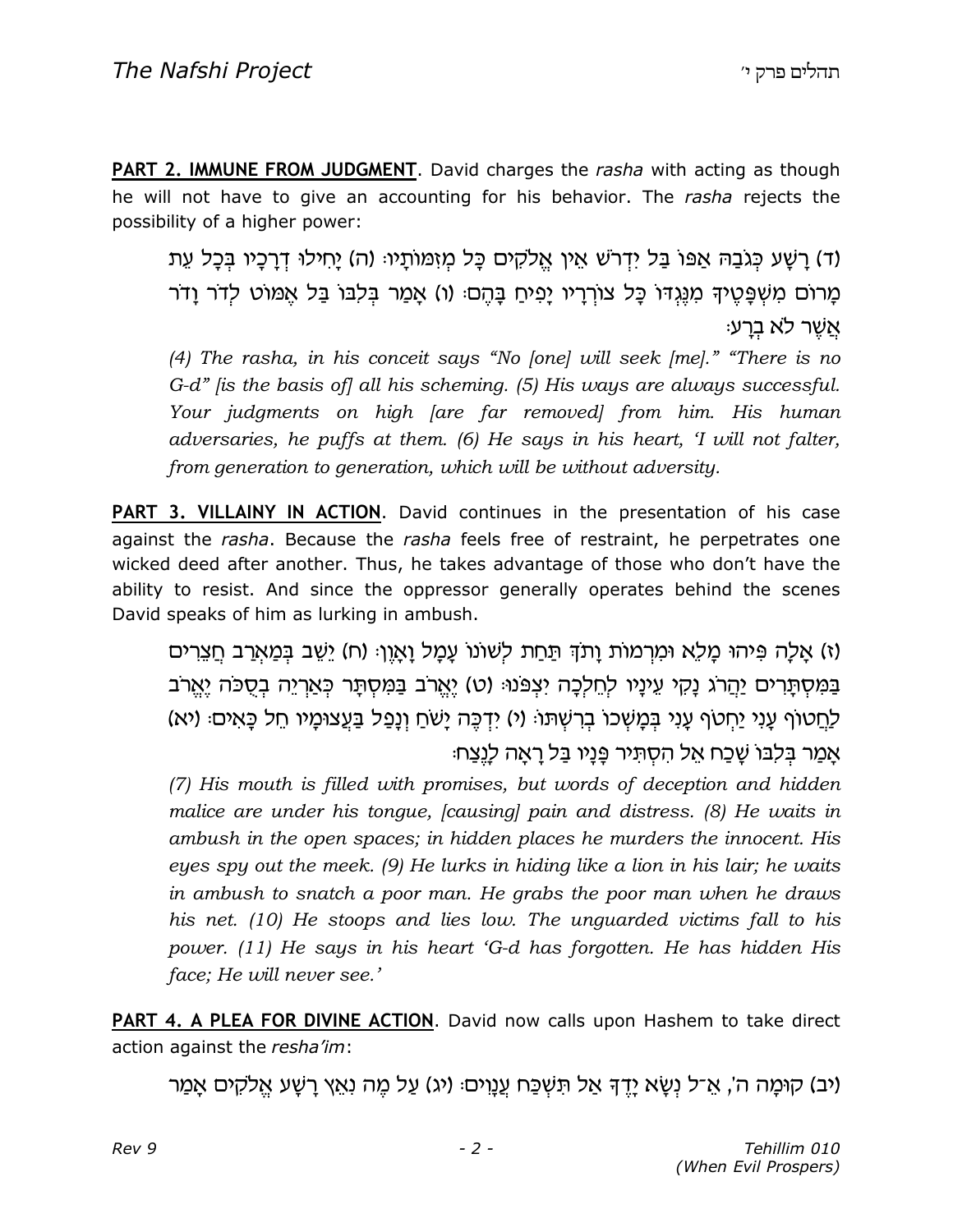בְּלְבּוֹ לֹא תִדְרֹשׁ: (יד) רַאְתַה כִּי אֲתַּה עָמַל וַכֲעָס תַּבְּיט לַתֵת בְּיַדֶךְ עֲלֶיךָ יַעֲזֹב ּהֵלְכָּה יַתוֹם אֲתֵּה הַיִּיתַ עוֹזֵר: (טו) שָׁבֹר זְרוֹעַ רַשָּׁע, וַרַע - תִּדְרוֹשׁ רִשְׁעוֹ בַל תִּמְצָא (12) Arise, Hashem. G-d, lift Your hand, don't forget the humble. (13) Why does the rasha insult G-d? Because he says in his heart, "You will not seek." (14) [But] You see! For You take notice of wrongdoing and anger. To dispense [punishment] is in Your power. The helpless victim relies upon You. The orphan, You were his Help. (15) Break the power of the rasha and [as for his] evil, [when] one looks for his evil it will not be anywhere to be found.

PART 5. VISION OF THE FUTURE. David concludes with a vision of the world as it will be once Hashem reveals His power.

(טז) ה' מֶלֶךְ עוֹלָם וַעֶד אַבְדוּ גוֹיִם מֵאֲרְצוּ (יז) תַּאֲוַת עֲנַוִים שַׁמַעְתַּ ה' תַּכְין לִבַּם ּתַּקִשִּׁיב אֲזֶנֵךָּ׃ (יח) לְשָׁפֹּט יַתוֹם וַדְַךְּ בַּל יוֹסִיף עוֹד לַעֲרֹץ אֱנוֹשׁ מְן הַאֲרֵץ. (16) Hashem is King eternally. Nations have perished from His land. (17) You have heard the desires of the humble, Hashem. You will guide their heart. You will make Your ear attentive, (18) to take up the cause of the orphan and the downtrodden. [The rasha] will no longer continue to terrorize any earthly mortal.

#### Learning the Mizmor

#### PART 1. WHY ARE THE WICKED TOLERATED?

#### (א) לָמָה ה' תַּעֲמֹד בִּרְחוֹק

Why, Hashem  $-$ 'לְמַה ה $\frac{1}{2}$ , don't You come to the aid of the innocent victims of the wicked? Why **do You stand at a distance – תַּעֲמֹד בִּרָחוֹק ?** Why do You make it seem as though You don't see what is happening?

# תַעָלים לעתות בַּצ<u>ֵ</u>רה:

Why do You hide – תַּעְלִים Your presence in times of trouble – הַעְתּוֹת בַצּרַה when the weak are being oppressed? Why don't You make the resha'im sense Your presence so that they will be afraid to take advantage of the weak? Why do You allow them to think they can get away with what they are doing?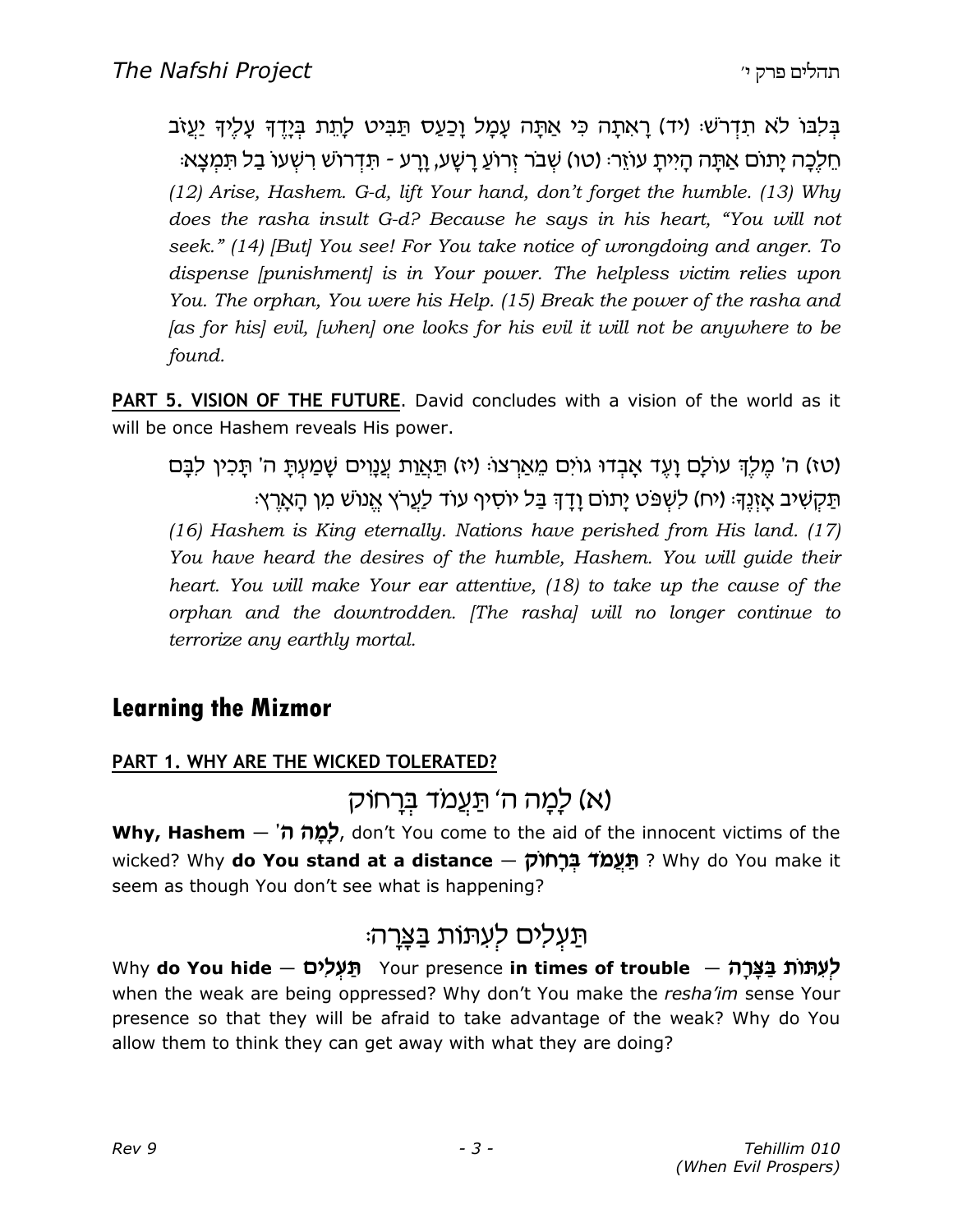# וב) ב<u>גאו</u>ת רשע ידלק עני)

Since You have permitted the rasha to do what he wants, he is filled with his own self-importance and disregards the rights of others. In the rasha's arrogance  $-$ פְּגָאֲוֹת רַשַּׁע, he openly hunts down the poor – אֲנָאֲוֹת, who are most vulnerable.

#### יִתַּפְשׂוּ בִּמְזְמוֹת זוּ חַשָּׁבוּ:

May the rasha and all his accomplices be caught – יְתַּפְשׁוּ in the very schemes they have contrived – בְּמָזְמּוֹת זוּ חַשֲׁבוּ then be apparent to all.

### (ג) כִּי הִלֵּל רַשַּׁע עַל תַּ<u>אֲו</u>ַת נַפְשׁוֹ

For the rasha has no interest in the welfare of others. Rather he compliments himself – פֵּי הָלֶל רַשַּׁעַ momentary satisfaction as an achievement because a greedy person is usually never satisfied, always wanting more.

#### ֿובצֵעַ בֵּרֵדְ נאֵץ ה'

And the robber blesses – וּבֹצֵעַ בֵּרַךְ himself for having successfully plundered the property of others. He relies only upon himself and thereby **mocks Hashem**  $-$ **'ה לאָ c** 

#### PART 2. IMMUNE FROM JUDGMENT.

### (ד) רַשֲע כִּגְבַה אַפּוֹ בַּל יִדְרֹשׁ

The rasha in his conceit  $-$  פְשַׁע כְּגֹבָהּ אֲפּוֹ $f$ , says to himself, "There is no power that will seek – בָּל יִדְרֹשׁ to challenge my actions!"

# אֵין אֵלקים כָּל מִזמּוֹתָיוּ:

"There is no G-d – אֵין אֱלֹקָים to hold me accountable" is the underlying basis of all his scheming plans – פֵל מַזְמַוֹתֵנוּ.

# (ה) יָחִילוּ דְרָכָיו בִּכַל עִת

Since the rasha is not being held to account for his crimes, his ways are always successful – יַחִילוּ דְּרַכֵּיוּ בִּכַל עֵתּ rate is in itself an unnatural phenomenon and should be treated as a sign of trouble ahead.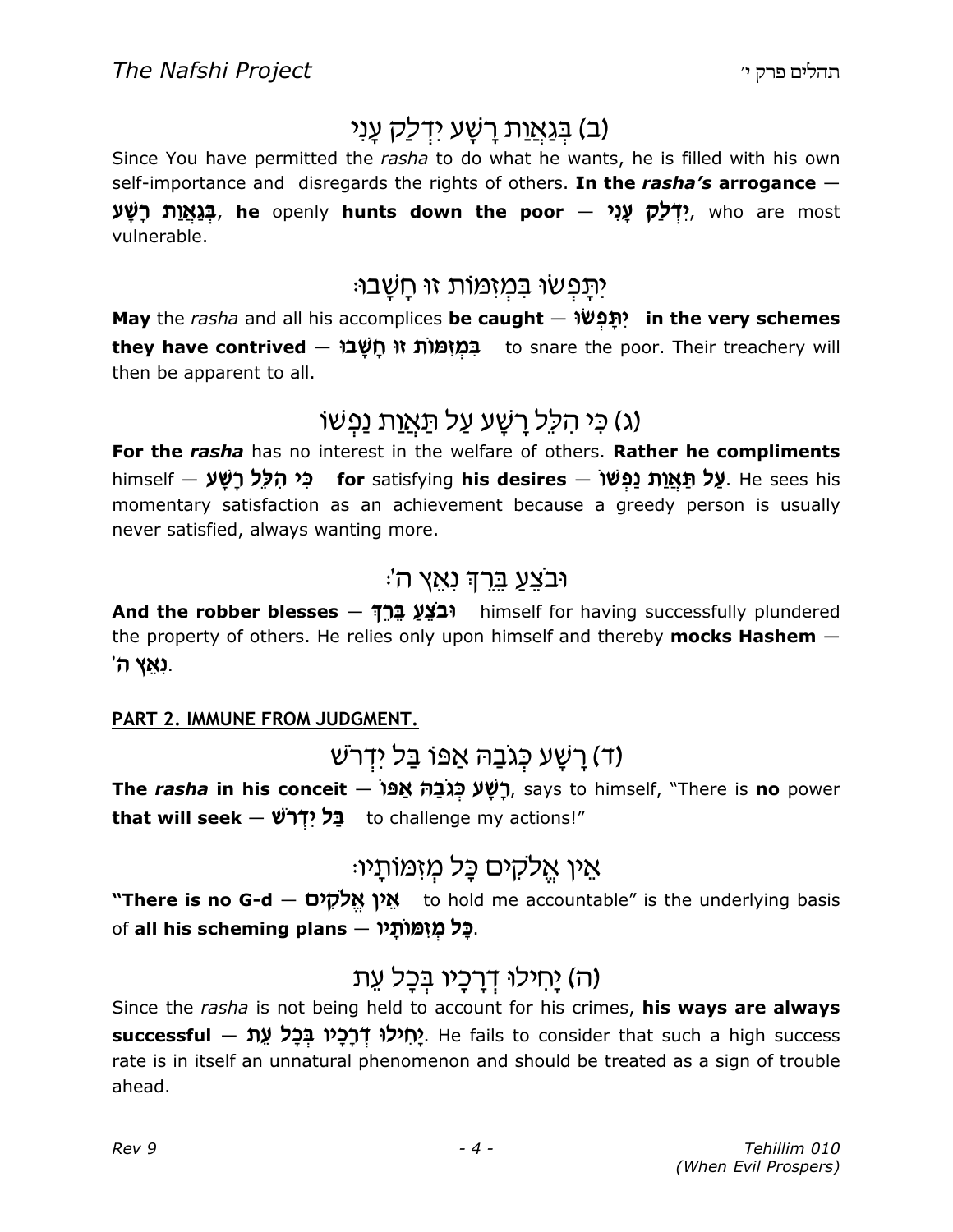### מַרוֹם מִטַּפְטֵידְ מִנֵּגְדוֹ

He ignores the fact that You are taking stock of his every action. In fact, he sees Your judgments as being remotely on high  $-$  מְרוֹם מֵשְׁפַּטֵיךָ As they are far removed from him  $-$  מְנֵגְדֹוֹ $\alpha$ , he thinks he does not face punishment.

# ּכָּל צוֹרְרָיו, יָפִיחַ בָּהֶם:

As far as all his human adversaries – בָּל צוֹרְרָיוּ are concerned, he just puffs at them  $-$  פְּיחַ בְּהֶם  $\cdot$ ! He doesn't worry about having to pay for his crimes.

# (ו) אַמַר בְּלְבּוֹ בַּל אֵמּוֹט ּלדר וַדר אֲשֶׁר לֹא בְרַע

The rasha thinks he will remain in his strong position indefinitely, and so he says in his heart – אַמַּר בִּלְבּוֹ. Ny family will continue in power forever, from generation to generation  $-$  לֹדֹר  $\zeta$ , all of which will be without adversity – אֲשֶׁר לֹא בְרָע.

#### PART 3. VILLAINY IN ACTION.

(ז) אַלַה פּיהוּ מַלֵא

#### וּמרמוֹת ותֹד

In his selfishness he has no qualms about cheating others by making promises that he cannot keep. **His mouth is filled with oaths – אֲלָה פִּיהוּ מַלָא**, swearing to deliver upon his every commitment. But his powers of persuasion are a facade, which are built upon lies. And so his oaths are words of deception and hidden malice – וּמְרָמוֹת וַתֹּדְ to manipulate his listeners into falling for his schemes.

# ּתַּחַת לְשׁוֹנוֹ עָמָל וַאֲוֶן:

But deep within his heart, under his tongue — תֲחַת לְשׁוֹנוֹ, his real intention is to cause **pain and distress** — עֲמַל וַאֲוֹן.

# <u>(ח) יֵשֶׁב בְּמַאָרַב חַצְרִים</u> במסתרים יהרג נקי

He is so confident of success that **he waits in ambush – יָשֶׁב בְּמֲאִרָב** even **in the** open spaces - מַלְתֹרֵים of settled areas. Then, in hidden places - בַּמְסְתַּרִים  $m$ urders the innocent  $-$  הֲלֹג נַקָל, who have done nothing to him to warrant such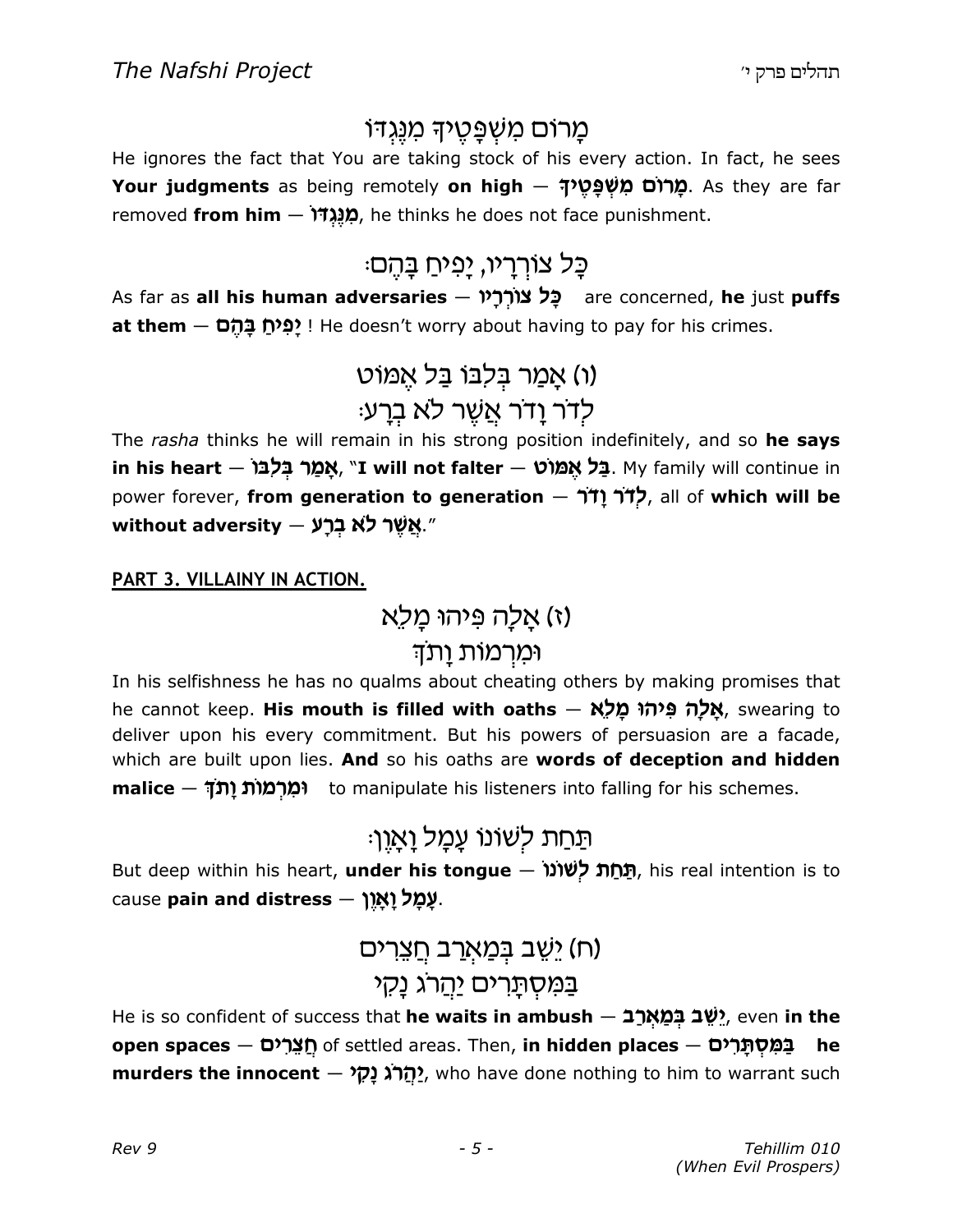cruelty.

# ּעֵינַיו לַחֲלִכַּה יצִפּנוּ

While pretending to look elsewhere, his eyes  $\mathcal{W}$  spy out the meek  $-$ לחלכה יצפנו. who in their innocence have not guarded themselves against aggressors.

#### (ט) יֵאֵרב בַּמִּסְתָּר כְּאַרְיֶה בְסֻכּה

Instead of learning Torah or otherwise contributing to society, he lurks in hiding **like a lion in his lair – אֲרֹב בַּמִּסְתָּר כְּאֲרֹיֵה בְסָכֹה**. hoping to suddenly leap out and catch a defenseless victim unawares.

# <u>יא</u>רב לחטוף עַני

He may also be likened to a hunter who waits in ambush - אֱהֹב after setting a trap. The rasha is so habituated to robbery that he does not bother to find a rich victim to make it worth his while. He is ready to snatch an unwitting poor man -לָחַטוֹף עַנִי, who thinks he is not a target because he has few possessions to steal.

### ַּיַחִטף עֶנִי בִּמָּשְׁכוּ בִרשִׁתּוּ:

Then he snatches the poor man ~ מְטֹף עֲנַי when he draws his net  $-$  בֿמַשְׁכוֹ בְרָשׁתּוֹ. He has no compunction about taking advantage of someone who is already suffering financial hardship.

# (י) יִדְכֵּה יַשׁחַ וִנָפַל בַּעֲצוּמָיו חֵל כָּאיִם:

He stoops and lies low  $-$  יָדְׁכָּה  $\cdot$  to avoid alerting his intended victims to the danger they are in. Then the unguarded victims fall prey to his power  $-$  )! **בַּעֲצוּמַיו חֵל כַּאִים.** His concern is only to avoid being detected by his victims. He has no fear of G-d.

# (יא) אָמַר בִּלְבּוֹ שַׁכַח אֵ־ל

He says in his heart – אֲמַר בִּלְבּוֹ about the world He created and is no longer concerned with the doings of its creatures."

#### ּהְסְתִּיר פְּנָיוּ בַּל רָאָה לָנֵצַח:

And the rasha convinces himself that this is not just a temporary lapse: [Hashem]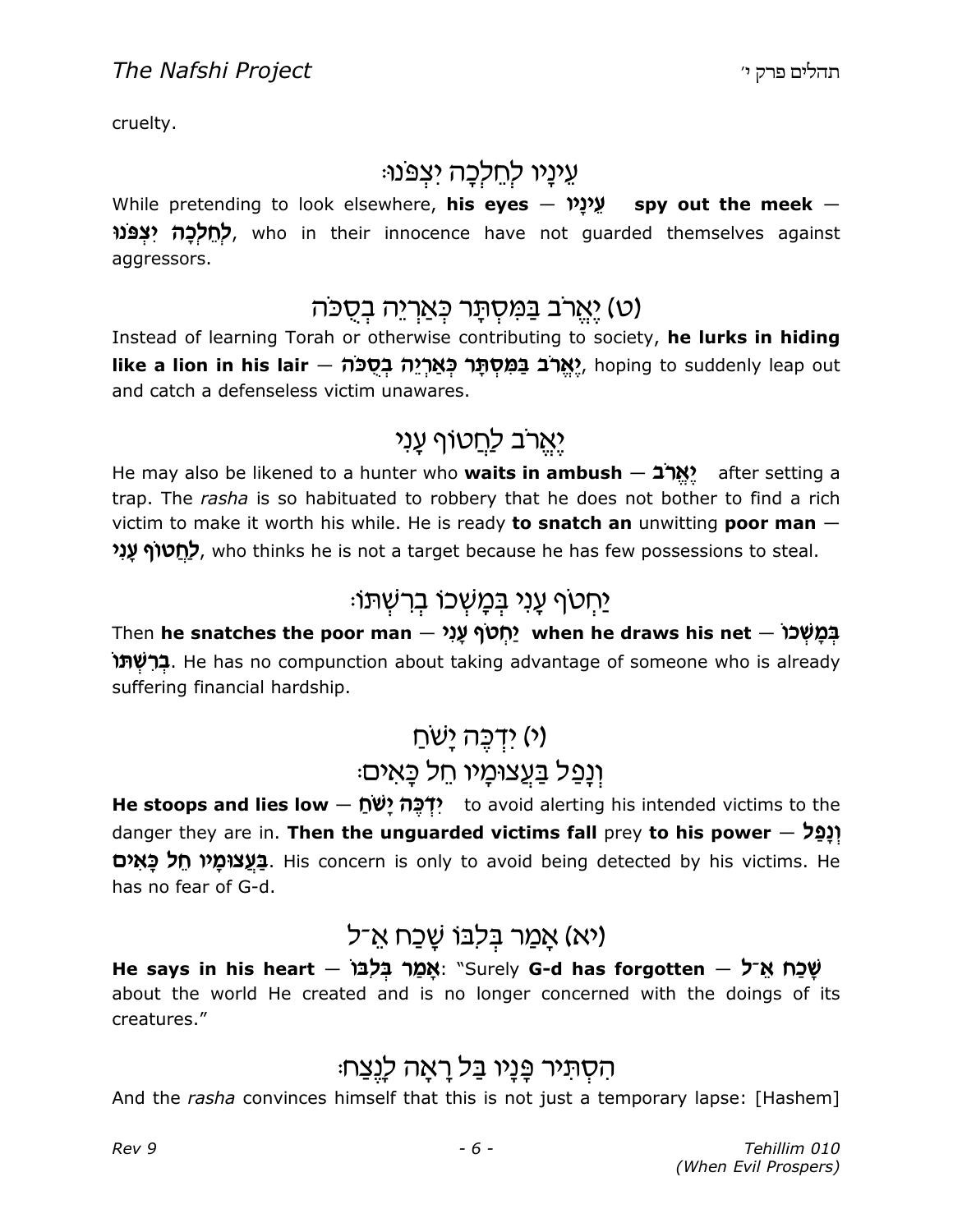has hidden His face — הָסְתְּיר בָּנַיוּ persecuted. He will never look to see – בל ראה לנצח whether people like me are committing crimes.

#### PART 4. A PLEA FOR DIVINE ACTION.

(יב) קוּמַה ה'

# אֵ־ל נִשֲא יַדֵד

Arise, Hashem – 'הַנְמַה ה' Your world needs You! Without You, the world cannot continue to exist. G-d, raise Your hand  $\frac{1}{2}$ ל נְשַׂא לַדָּךָ to show Your power! Let the wicked, who deny You, fear Your anger.

#### ּאַל תּשִׁכַּח עֵנַוים

Don't forget the humble – אֲל תְּשָׁמַח אֲלַמָּים and the poor who have selflessly devoted themselves to You and yet have been persecuted by the resha'im!

# (יג) עַל מֵה נְאֵץ רַשָּׁע אֱלִקִים ּאַמַר בְּלִבּוּ לֹא תִדְרֹשׁ

Why does the rasha feel free to insult G-d – שַׁל מֵה נְאֵץ רָשָׁע אֱלֹקָים intentionally violating Divine law? Because he says in his heart  $-$  אֲמַר בְּלָבּוֹ $\cdot$ "You will not seek – לֹא תָדְרשׁ to punish anything I do."

#### (יד) ראתה כי אתה עמל וכעס תביט

But Hashem, You do see — רְאָתָה ! For You — כְּי אֲתָּה surely take notice of all evil, whether it is self-indulgent wrongdoing or intentionally anger-provoking behavior – עֲמָל וַכַּעַס תַּבִּיט.

# לְתֵת בִּיָדֵך עַלִי<del>ן</del> יַעֵזב חֵלֶכַה

To dispense  $-$  לְתֵּת punishment to the resha'im and stop their viciousness is in Your power – בְּיۣדָ בְּיָה The helpless victim relies only upon You – עֲלֶיךָ יַעֲזֹב הֵלְכָה, for he trusts in Your teachings of peace and does not take steps to protect himself.

#### <u>י</u>תום אתה היית עוזר:

The victim is right to rely on You, for You have proven Yourself in the past to be the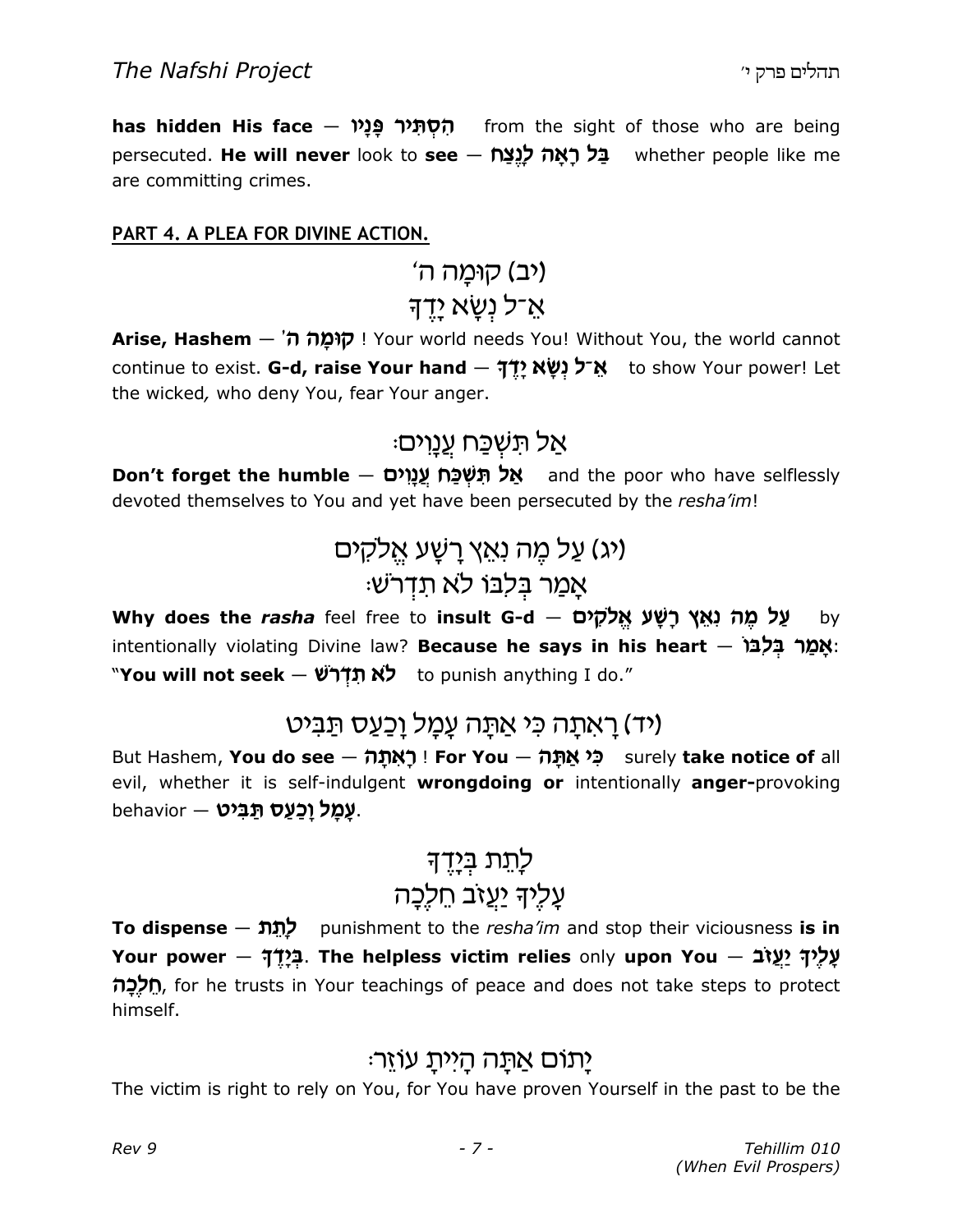Defender of the weak. Even **the orphan**  $-\pi$  who is too young to appreciate Your goodness, You were his Help — אֲתָּה הָיִיתָ עוֹזֵר.

### (טו) שָׁבר זְרוֹעַ רַשַּׁע

Break the power of the rasha  $-$  שְׁבֹר זְרוֹעַ רָשַׁע so that others will not see him as their role model and will avoid following his evil ways. Then the rasha will be isolated.

### ַוָרַע תִּדְרוֹשׁ רִשְׁעוֹ בַּל תִּמְצָא:

And as for his evil  $-$  (רַ $\mu$ ), even though it is now widespread, once You break the power of the rasha, people will no longer follow his example. Then when **one looks** for his evil it will not be anywhere to be found – תְּדְרוֹשׁ רְשְׁעוֹ בַל תְּמִצָּא .

#### PART 5. VISION OF THE FUTURE.

# (טז) ה' מֵלֶךְ עוֹלַם וַעֲד ּאֲבִדוּ גוים מֵאַרצוֹ

It will then have been demonstrated to all that Hashem is King  $-$  "מֹלֵךּ, Who actively and **eternally**  $-$  **עולם ועד** rules over His world. We shall see that the nations who contest His rule of law have perished, especially from His holy land  $-$  אַבְדוּ גויִם מֵאֲרָצוֹ

#### (יז) תַּ<u>אֲו</u>ת עֲנָוִים שָׁמַעִתָּ ה'

In that glorious time the world will know that You have heard the desires of the humble, Hashem  $-$  'תְּאֲוַת עֲנֵוִים שַׁמַעְתַּ ה $a$  s expressed by their tefillah to You, even if their exhausted condition makes them unable to put it into words.

# תַּכִין לִבָּם

#### ּתַקִשִׁיב אַזְנֵךָ

You will guide their heart – תַּכְין לְבָּם to serve You by living a modest life, without resorting to excess. And You will make Your ear attentive  $-$  תַּקְשׁׁיב **אונך** to their words as soon as they have the strength to utter them.

# (יח) לשִׁפּט יַתוֹם וַדַ<del>ּ</del>ד

You will then respond to their needs, to take up the cause of the orphan and the downtrodden – לְשָׁפּט יַתוֹם וָדָך, who are now being oppressed by the rasha.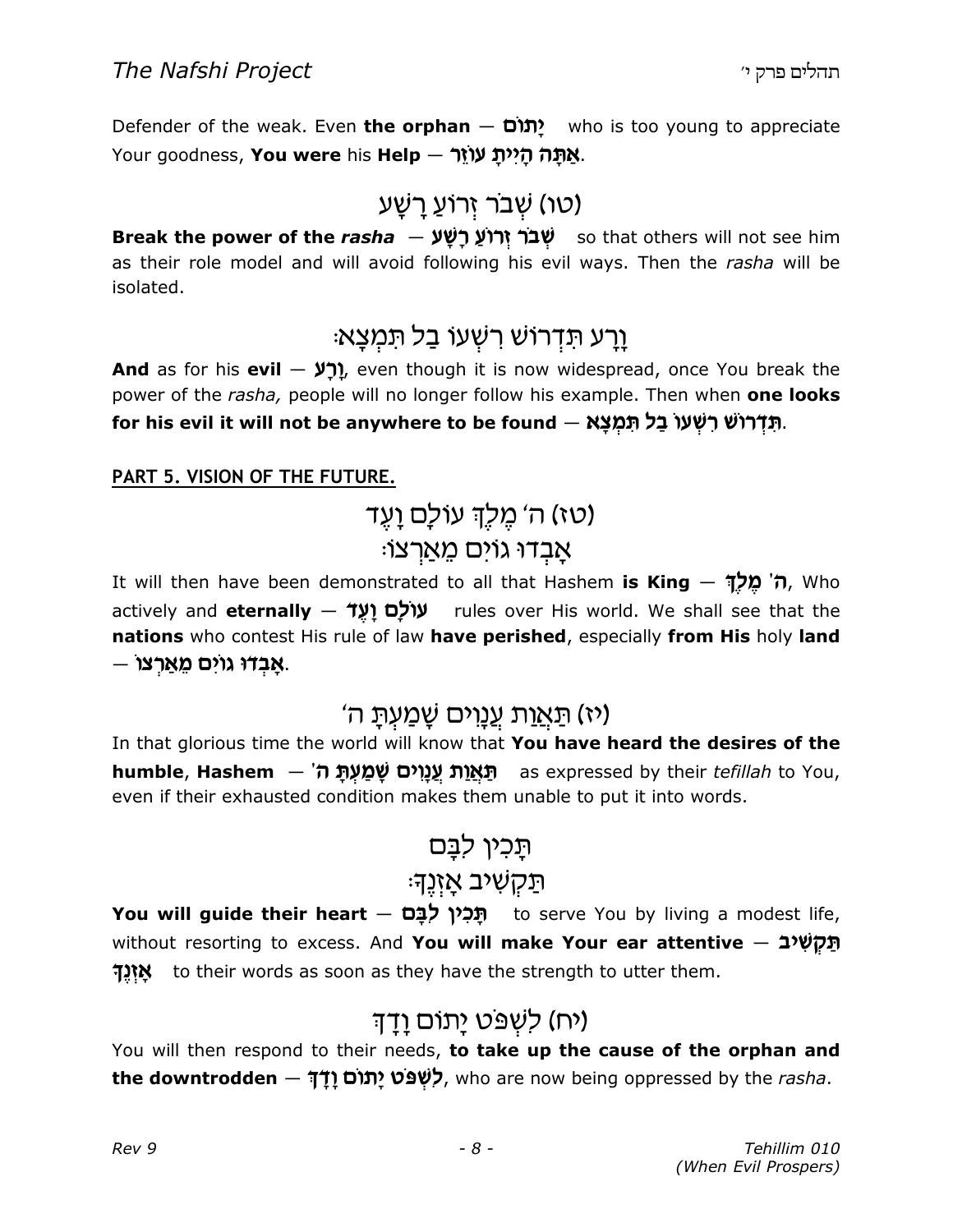# ַּבַּל יוֹסִיף עוֹד לַ<u>ע</u>ַרץ אֵנוֹשׁ מִן הָאָרֵץ

Once You have judged the rasha and he sees the price to be paid for his crimes, he will no longer continue – בַּל יוֹסִיף עוֹד to terrorize any earthly mortal – לַעֲרֹץ אֵנוֹשׁ מָן הַאַרֵץ, no matter how weak.

#### Living the Mizmor

Listed below are some of the lessons that you can draw from this mizmor, as well as some of the thoughts you might have in mind when you say the words of the mizmor as a *tefillah* asking for your needs, or expressing your devotion to Hashem.

#### Lessons for Life - Your Attitude.

[10:2] ARROGANCE. – בְּגֵאֲוֹת רַשֵׁע יִדְלַק עַנִי – "In the arrogance of the rasha he hunts down the poor." Take special care to avoid arrogance, which is the attitude of the wicked. Because of it they feel free to victimize innocent people.

 $[10:4]$  HASHEM IS ALWAYS THERE. – אֵין אֱלֹקִים כַּל מִזְמּוֹתֵיוֹ – "There is no G-d" lis the basis ofl all his scheming." Don't fall into the trap of the wicked who disregard the presence of Hashem when they wish to do what they know He abhors.

[10:5] PROSPERITY OF THE WICKED. – יְחִילוּ דְּרָכָיו בִּכָל עֵת – "His ways are always successful." Don't let yourself be misled or demoralized by the apparent success of the wicked, no matter how convincing it looks. They succeed because they are not restrained by conscience or morality, but they will pay a heavy price for their crimes.

#### Tefillos for Life - Your Relationship with Hashem.

 $[10:1]$  DISTANCE. – למה ה' תּעֲמֹד בּרַחוֹק – "Why, Hashem do You stand at a distance?" Plead with Hashem not to remain distant from you, especially if you are in trouble and are desperate for His help.

[10:12] URGENCY. – קוּמַה ה', אֱ־ל נְשֵׂא יַדֶּךָ אַל תִּשְׁכָּח שֵׁנַוְים - "Arise, Hashem. G-d, lift Your hand, don't forget the humble." Plead with Hashem to act immediately to bring the *yeshuah* for which you have been praying so long.